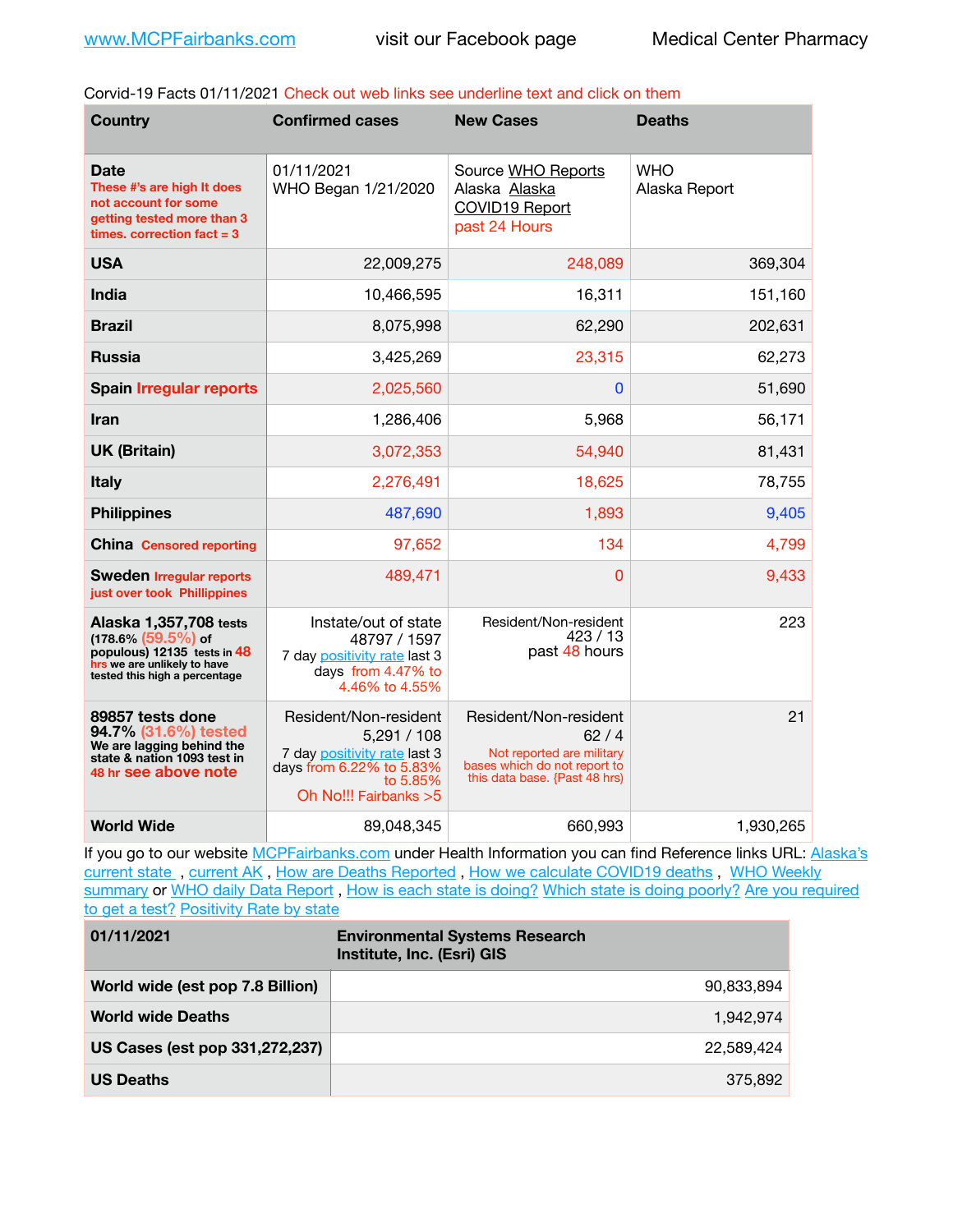Impact of COVID-19 on the US Healthcare system

Estimated US Population 331.3 million 136.5% (45.4%) have been tested (451.8 million) Estimated 5% of US population will test positive for Covid-19 16.56 million (currently 22.6 Million have or 6.82% of population) we have currently tested an est. 451.8 million based on 22.6 mill that have tested positive discount some of these numbers by 67% to account for multiple testing of same person.

If 8% will require hospitalization of the 16.56 million positive cases, we would need 1.325 million beds. Estimated by the American Hospital Association there are 800,000 staffed beds available.

The US has 2.8 hospital beds per 1000 our needs could be 56, China had 4.3, Italy 3.2, South Korea 12.3

The USNS Mercy and Comfort added 2,000 staffed beds, not ICU

Of these estimated to be admitted to ICU 860,000. to ICU beds

 The Needs The US has 16,000 ICU beds we have 68,000-85,000 beds

US could need 299,000 beds with ventilators  $\leq 16,000$  ventilators

**Summation:** Estimated needs could be 1.325 million hospitalized beds for just COVID-19 patients alone. If positives represents 5% of test run, then approximately 441.7 million have been tested, we have no idea how many tests have been run or how many multiple tests conducted on the same person, resulting in 22.6 million positive tests run with 375892 with 4030 deaths in the past 48 hours, ave 2740/day. In AK, with 48797 positive cases 6.42% of Alaska, 1083 hospitalizations, and 223 deaths. Hospitalization rate is 2.22% of those that test positive, Death Rate 0.457% overall or 20.6% of those hospitalized.

Currently 3 Variants known in US (Europe's (china's)) Primary, and a UK and South African, only Europe's in Alaska.

Normal ICU stay 5-7 days, estimated ICU stay for COVID-19 2-3 weeks and they could tie up a ventilator for that length of time also, helping only 1/3 as many patients.

This is why we need to flatten the curve by social spacing and only essential travel.

Expected Death (these are just estimates based on other countries) if 5% of the US Population (16.56 million) test positive and if

1% die = 165,600 people

2% die = 311,200 people

3% die = 496,800 people

6% die = 993,600 people obviously we have passed the 1.325 million positive cases we are 21.5million so if 5% of the US population (16.56 million) test positive and 6% of those die = 993,600 deaths if no vaccine, or if 3.09% (511,704) will die, we are 73% of the way there in 42 weeks.

 World wide death rate of positive tests actually 2.14%. The US is at 375892 1.66% of those actually tested positive, that is 73% lower death rate than when we started in 3/2020 , started at 6%. There are 7.8 Billion people in the world 331 million live in the US (4.2% of the world's population) 6.82% have tested positive. The US deaths represents 19.35% of the world's death numbers and 24.87% of worldwide confirmed cases. In comparison to the flu in the US

CDC Estimates. From 2010 to 2016, the flu-related death rate was between 12,000 and 56,000, with the highest season being 2012 to 2013 and the lowest being 2011 to 2012. Most deaths are caused by complications of the flu, including pneumonia or a secondary bacterial infection of the heart or brain. or 2,000 to 9,333 per year. In 2020 in the US has 19 million cases 180,000 hospitalized and 10,000 (0.052%) have died, typically it is 2% will die, compared to 1.66% with COVID19. 136.5% (US), 178.6% (Alaska), & 94.7% (Fbks) are still too few to protect us from future outbreaks. Experts feel that we need either need people to get infected with the virus and develop antibodies or get vaccinated to create immune antibodies to protect us, that we need >60% of the population to have positive antibody tests and preferably 70-90%, one expert felt they would not feel confident til >85% were positive, to give assurance (herd immunity) in order to go without masks and social distancing. NY City seems to have the highest number at 20%. Testing is so important. Currently we are testing at 43.32 Million tests per month. At this rate to test everyone once it will take 7.57 months or over 0.63 years. To test 3 times it would take 22.71 months or 1.89 years

The Flu (Influenza kills approximately 1-2% of those infected, SARS killed 800 people total, COVID19 appears to kill 1.66% of those that test positive or 17% less deadly than the flu and seems to be more contagious. (Seems to spread more readily)

Alaska has 48797 so far, 5291 in Fairbanks or 1 of every 11 of Alaskans, and was 1 in 4, with 223 deaths, the first case was transient foreign airline crew member. Interesting, the Source of Alaska's SARS-Cov2 virus originated not from East Asia by travelers or the west coast (Washington where it was first observed) , but came from the east coast of the US, and they were inoculated first from Europe, accordingly from New York's Governor and CDC.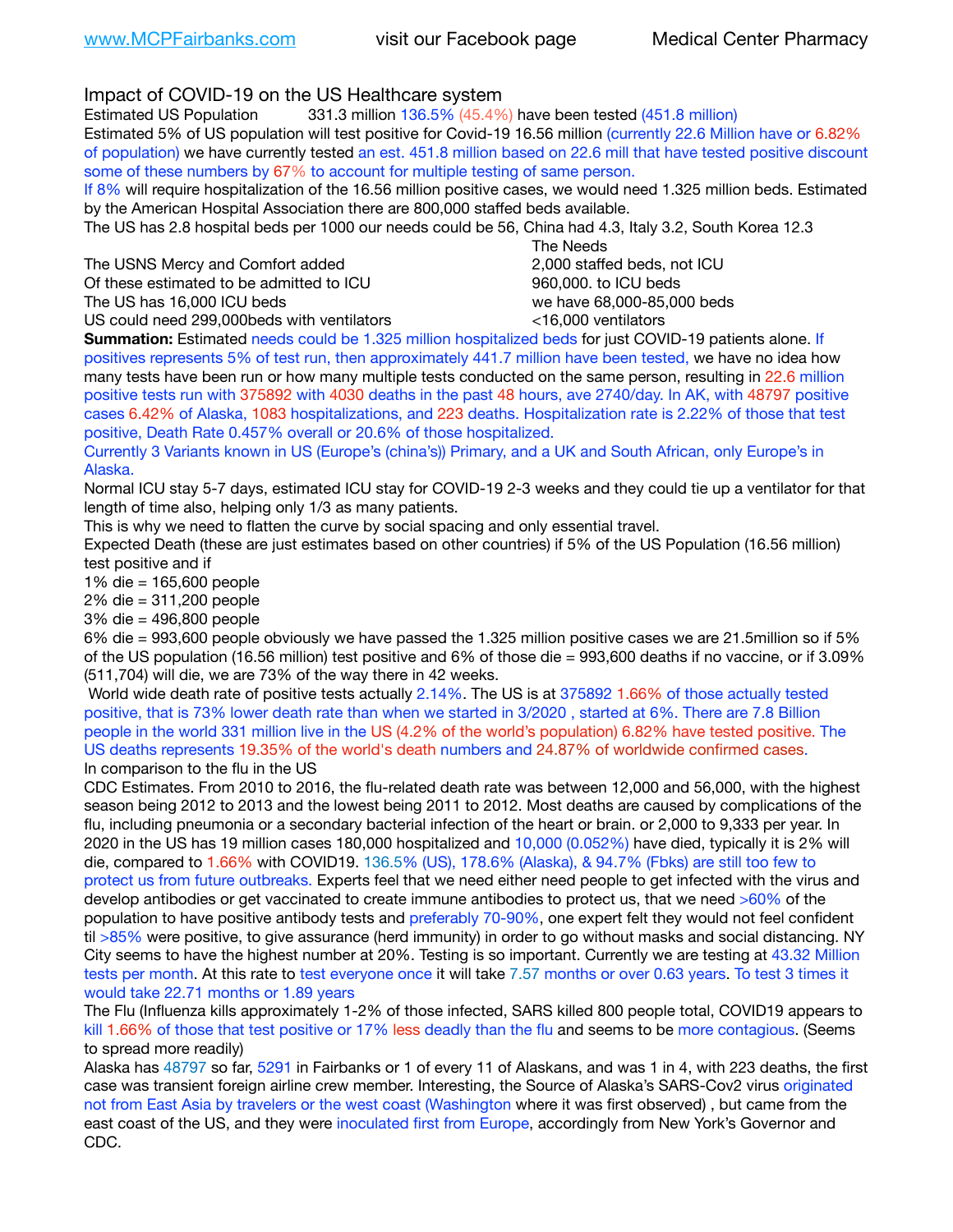**Best practice protection** is good personal Hygiene do not touch eyes, nose, mouth, wash hands frequently for at least 20-30 seconds, before you touch your face, and observe personal spacing of 6-18 feet. Remove your shoes in your house, frequently clean surface areas, let the cleaner sit 15-20 sec before wiping off. **We are recommending to wear any kind of mask.**

Drug treatment is being researched, but as yet not been verified, only suggested. Best to isolate those sick and isolate those most susceptible (old and preconditioned with risk factors)

**Risk factors:** Cardiovascular disease (56.6%), Obesity (41.7%), Diabetes (33.8%), age >60, respiratory problems, especially smokers or those who vape, High Blood Pressure

If you have been exposed self isolate for 2-4 weeks

One episode in China, a man tested negative for 27 days before showing symptoms. So Isolation may want to be considered up to 4 weeks not just 2 weeks.

Italy 1 in 10 positive cases admitted to ICU due to Hypoxic failure requiring mechanical ventilation. In NY it was 1 in 7 that required hospitalization, of the 5700 hospitalized 2634 were discharged (79% (2081)) or added (21%(553)), 9 in 10 put on a ventilator died.

Public policy development and education is important. How Long does Covid-19 stay on objects

| Air                              | up to 3 hours |
|----------------------------------|---------------|
| Copper                           | 4 hours       |
| Cardboard (Amazon Box)           | 24 hrs        |
| Plastic surfaces/Stainless Steel | 72 hours      |
| Mucosal surfaces                 | unknown       |





## Days Since Onset of Symptom:

## Updated graph numbers.

| Project outward                |                        |
|--------------------------------|------------------------|
| Exhalation can spray           | $1.5$ m $(4.9$ ft)     |
| spittle (droplets)             |                        |
| Coughing                       | $2 \text{ m}$ (6.6 ft) |
| Sneeze                         | 6 m (19.7 ft)          |
| Development of immune response |                        |

Early viral testing tests to see if you currently have the virus.

Later antibody testing tells us if you have been exposed and survived. But does not tells us if you have immunities to the virus. We will need to have both tests done in order to open the community.. Viral Antigen and Viral RNA tells us you have the disease and can spread the disease and can or are

currently sick.

IgM (short term) and IgG (long term antibodies) tells us you have experienced the virus or had the vaccine, and got over it. You may be resistant if your [antibody levels](https://www.cdc.gov/coronavirus/2019-ncov/lab/resources/antibody-tests.html) are high enough. [Current](https://l.facebook.com/l.php?u=https://www.itv.com/news/2020-10-26/covid-19-antibody-levels-reduce-over-time-study-finds?fbclid=IwAR3Dapzh1qIH1EIOdUQI2y8THf7jfA4KBCaJz8Qg-8xe1YsrR4nsAHDIXSY&h=AT30nut8pkqp0heVuz5W2rT2WFFm-2Ab52BsJxZZCNlGsX58IpPkuVEPULbIUV_M16MAukx1Kwb657DPXxsgDN1rpOQ4gqBtQsmVYiWpnHPJo2RQsU6CPMd14lgLnQnFWxfVi6zvmw&__tn__=-UK-R&c%5B0%5D=AT1GaRAfR_nGAyqcn7TI1-PpvqOqEKXHnz6TDWvRStMnOSH7boQDvTiwTOc6VId9UES6LKiOmm2m88wKCoolkJyOFvakt2Z1Mw8toYWGGoWW23r0MNVBl7cYJXB_UOvGklNHaNnaNr1_S7NhT3BSykNOBg) [View of antibodies/immunity](https://www.livescience.com/antibodies.html)[.](https://www.itv.com/news/2020-10-26/covid-19-antibody-levels-reduce-over-time-study-finds) We have tested currently 178.6% (59.5%) of the Alaskan population and over little over 136.5% (45.4%) of the US population, discount these numbers by 67% to reflect multiple testing of the same person. To be safe, we need at least 25% to see if we are making progress, [60%](https://www.jhsph.edu/covid-19/articles/achieving-herd-immunity-with-covid19.html) to [barely qualify](https://www.nature.com/articles/d41586-020-02948-4) to be safe, and [70-90%](https://www.mayoclinic.org/herd-immunity-and-coronavirus/art-20486808) to be assured we

will not see a second wave of sickness. Some experts will [not feel safe til we are at 85%.](https://www.bannerhealth.com/healthcareblog/teach-me/what-is-herd-immunity) Three types of clinical laboratory COVID-19 or SARS-CoV-2 tests are being developed: Molecular Gene sequencing (current method), Viral antigen (testing parts of the virus), Host antibody tests (serology). They detect the virus in different ways.

Mask & Mask Usage: N95 filter out 95% of the particles in the air 3 microns in size or larger.

Mold sizes are about 10-12 microns in size. Bacteria are larger, so is dust

Gas molecules and viruses are smaller. PM2.5 are 2.5 microns in size.

**Viruses** can be 1 micron in size, 0.3 micron in size, or 0.1 microns in size, so they **will pass right through**. **We recommend wearing any mask, the mask may provide up to 5 times the protection** over **wearing no mask at all**. It still **does not protect** the wearer from contracting the infection, it **can inhibit** the spreading, something is **better than nothing at all**.

**Remember there is a clean side ( the side towards you) and a dirty side,** the side to the contaminated air is dirty. If you are COVID positive then this is reversed. When handling the mask, do not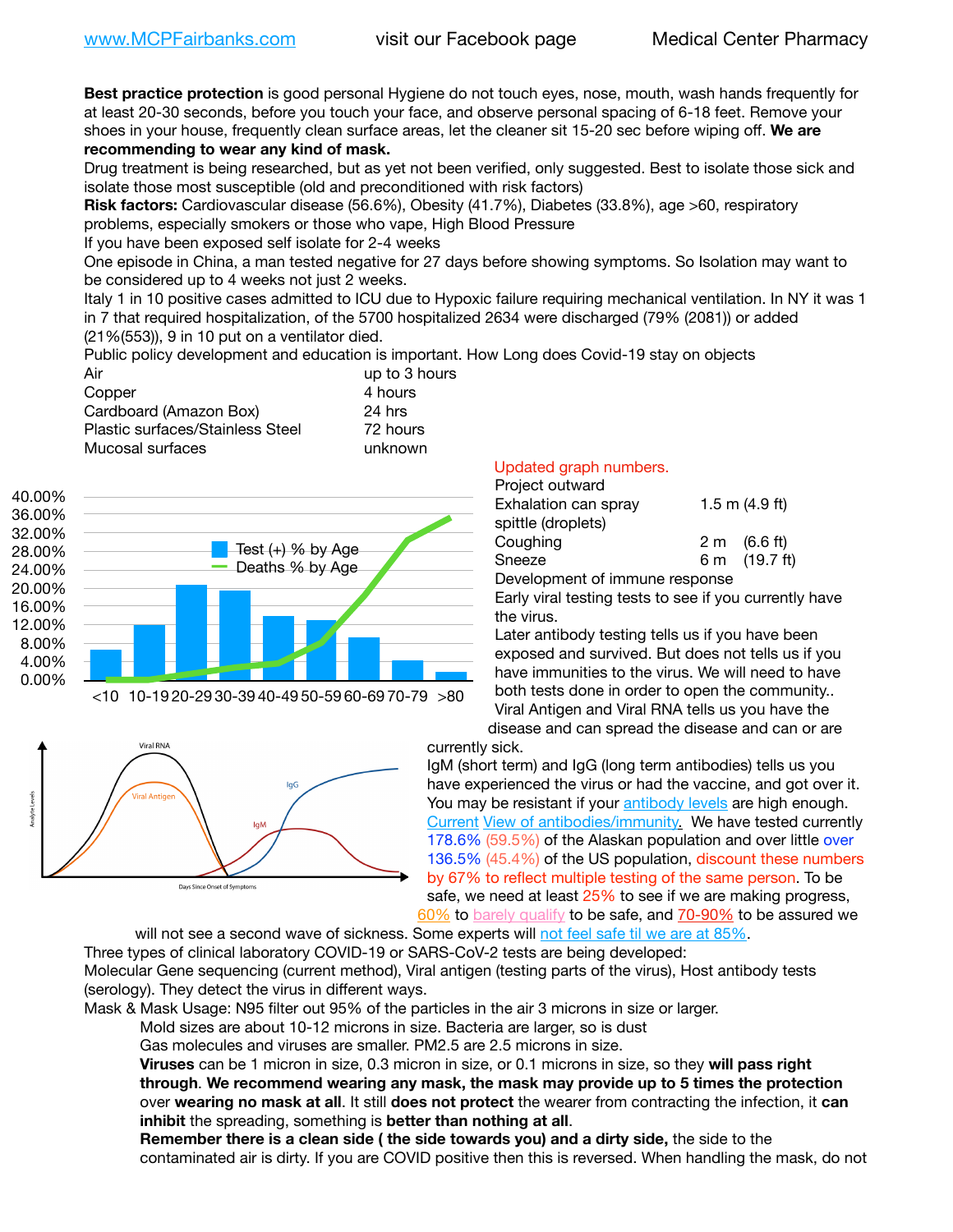touch the dirty side and then touch your face, Wash properly your hands first after touching the dirty side before touching your face. If you are infected the dirty side is the inside surface of the mask.

Wash your homemade mask in hot water wash >133F (for at least 10 minutes) and rinse to sanitize with high heat >133F Plus and a weak bleach or peroxide (not Both) the mask. Daily if possible. If you are a frontline health care provider with a homemade fabric mask 2 hours. Do not touch the dirty side.

Alcohol solutions should be 60-80% alcohol 70% is optimal. **Keep wet and rub 30 seconds**, or Happy Birthday song sung 3 times.

Hydrogen peroxide diluted to 2% or 4 teaspoonful per quart of water (20ml per 946ml) Bleach the same ratio **Vinegar and ammonia are good cleaning agents, not disinfectants**.

**Do not mix** any of these agents together, toxic fumes can result. **Disinfectants, in order to be effective**, should remain on the applied surface, to be cleaned moist **(wet) for 30 seconds to 4 minutes** depending on material. Caution may dissolve glue or adhesives or bleach and discolor items, check with manufacturers. Do not let it get inside electronic devices. UV (10 minutes), [UV light](http://www.docreviews.me/best-uv-boxes-2020/?fbclid=IwAR3bvFtXB48OoBBSvYvTEnKuHNPbipxM6jUo82QUSw9wckxjC7wwRZWabGw) only kills where it can see.

## **Myths**

Taking hot baths, using colloidal silver, eating garlic soup, gargling with bleach are not proven to be effective. We have already seen using chloroquine taking the wrong form in the wrong dose can be fatal, one death and one critically injured. (see Arizona couple after listening to the president)

**We have heard of all kinds of cures.** To date there is no curative or preventative treatments, only supportive therapy.

At this point there is **no proof** that Quinine, zinc, Hydroxychloroquine, Chloroquine, or Vitamin C works. As they say wives-tale at best, irresponsible reporting most likely. We have seen no information that they work, ineffective dosing issues, over-dosing issues, permanently killing the senses of smell or taste, inappropriate usage, cardiac arrhythmias, and death from the usage of these agents have been reported. The virus may die out with heat of summer, or cold weather, this is a myth

There are a couple of studies at show the virus can withstand 98F

We know the body tries to use up to 104F to potentiate our immune system, to kill viruses. Taking NSAID, Aspirin, Ach-Inhibitors, Arb's and you get the COVID-19 infection are not contraindicated and no clinical evidence that says you should stop any of these classes of medications. It would be misguided and ill advised if you did so

In other words, Unless your doctor makes changes, keep taking your medications unless told to do otherwise.

As of 12/21/20, DHSS is aware of 11 reports regarding possible allergic reactions from Alaska's hospitals to CDC: Bartlett Regional Hospital (8), Providence Alaska (2) and Fairbanks Memorial Hospital (1). Two were identified as anaphylaxis and one of those resulted in hospitalization for ongoing monitoring. In the other three cases, symptoms were mild and not considered anaphylaxis. Symptoms have resolved in all cases and the hospitalized patient has been discharged and is doing well. The CDC said there appears to be no obvious geographic clustering of these reactions, nor was a specific production lot involved. People who experience anaphylaxis after the first dose should not receive a second dose, according to CDC recommendations.

Magnitude of Death Comparison

| <b>Conflict</b>          | <b>Combat Death Past 48 hours</b> |       |
|--------------------------|-----------------------------------|-------|
| <b>Revolutionary War</b> | 8,000                             |       |
| <b>Civil War</b>         | 214,938                           |       |
| <b>World War I</b>       | 53,402                            |       |
| World War II             | 291,557                           |       |
| <b>Korean Conflict</b>   | 33,686                            |       |
| Vietnam                  | 47,424                            |       |
| <b>Gulf War</b>          | 149                               |       |
| Afghanistan              | 1,833                             |       |
| <b>Iraq</b>              | 3,836                             |       |
| 9/11 deaths              | 2,977                             |       |
| COVID19 deaths 1/11/2021 | 375,892                           | 4,030 |

Check our website [www.MCPFairbanks.com](http://www.MCPFairbanks.com) for the 13 testing sites in the interior of Alaska.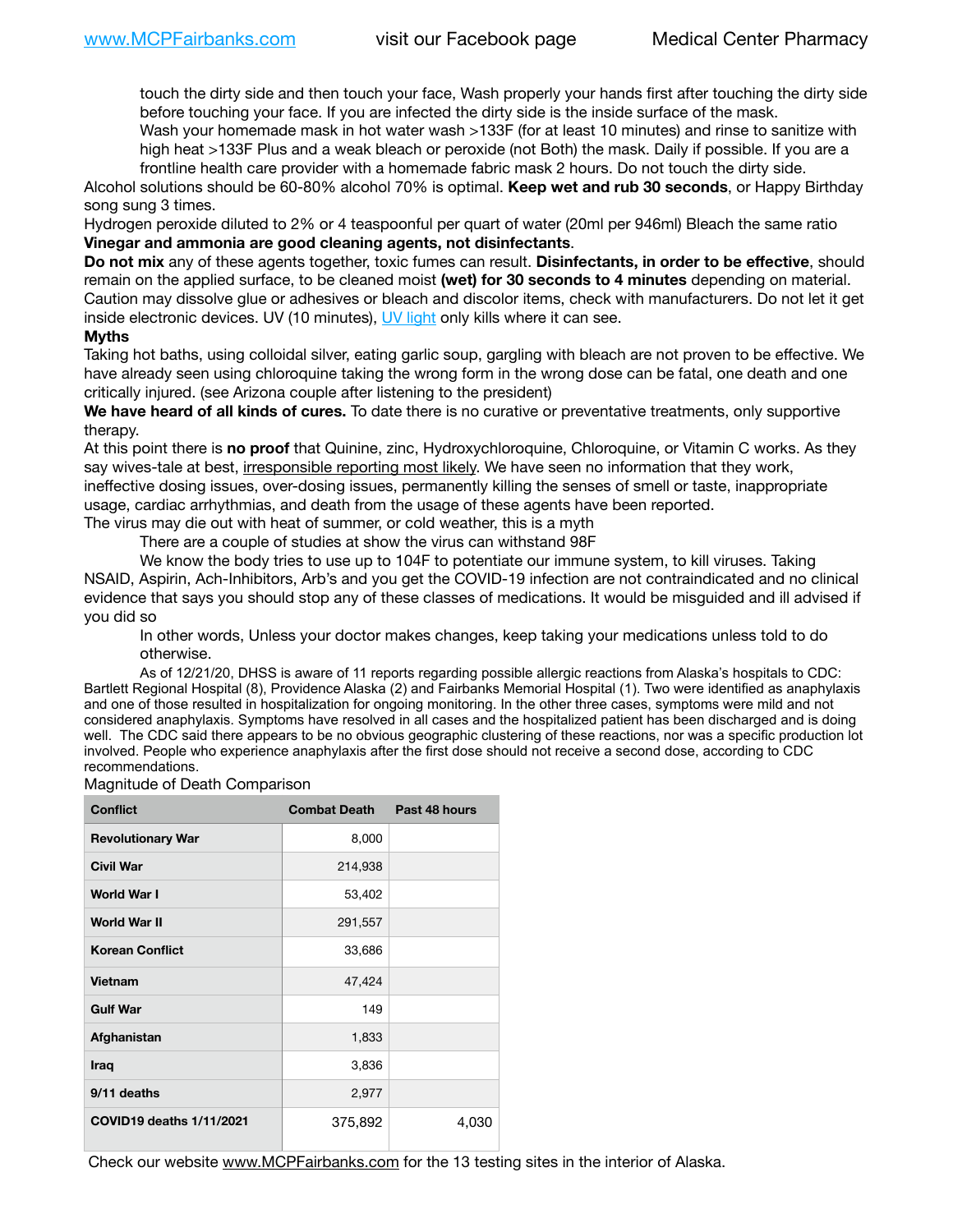| Group                                               | Alaska COVID19 Vaccine plan 12/30/2020<br>update as of 1/11/2021                                                                                                                                                                                                                                                                                                                                                                                                                                                                                                                                                                                                                           | Who can get the<br>vaccines?<br><b>Availability</b>                                                                          |
|-----------------------------------------------------|--------------------------------------------------------------------------------------------------------------------------------------------------------------------------------------------------------------------------------------------------------------------------------------------------------------------------------------------------------------------------------------------------------------------------------------------------------------------------------------------------------------------------------------------------------------------------------------------------------------------------------------------------------------------------------------------|------------------------------------------------------------------------------------------------------------------------------|
|                                                     | Who is in this group                                                                                                                                                                                                                                                                                                                                                                                                                                                                                                                                                                                                                                                                       |                                                                                                                              |
| Phase 1a Tier 1                                     | Long Term care Facility - Staff & Residents<br>Skilled care, Assisted living,<br>Intermediate care with developmental disabilities,<br>Residential Care facilities,<br>State Veterans Homes.<br>Front Line Hospital and Health care workers, beside personal, High<br>Risk jobs (examples ICU, ER, Surgery, Physicans/prescribers,<br>COVID units, Respiratory/OT/PT/ST Therapists, Lab Techs, Facility<br>Security, House Keeping (Environmental services), Dietary)                                                                                                                                                                                                                      | Now, limited<br>audience                                                                                                     |
| Phase 1a Tier 2                                     | Front Line EMS Fire Service providing medical services, Vaccine providers,<br>(That their services are critical), Air and Ground EMS, Community health<br>aides, Practitioners. Health care workers providing vaccines                                                                                                                                                                                                                                                                                                                                                                                                                                                                     | Now, limited audience                                                                                                        |
| Phase 1a Tier 3                                     | Starting 1/4/2021<br>Healthcare workers who have contact with residents >65 y/o and provide<br>regular healthcare services that can not be postponed without impacting<br>short or long term outcomes, or cannot be provided remotely (Not regular<br>populous yet), direct patient contact, in contact with infectious materials,                                                                                                                                                                                                                                                                                                                                                         | Starting 1/4/2021                                                                                                            |
| Phase 1a Tier 4                                     | Health care workers providing COVID19 vaccines to phase 1 populations                                                                                                                                                                                                                                                                                                                                                                                                                                                                                                                                                                                                                      | TBA                                                                                                                          |
| Phase 1b Tier 1<br>(Start of general<br>population) | Age > 65 (General Public) register http://covidvax.alaska.gov/ starting<br>1/6/2021 for appts after 1/11/2021 (All appts filled within 24 hrs of<br>openning)                                                                                                                                                                                                                                                                                                                                                                                                                                                                                                                              | 1/11/2021by appt.<br>Accepting appt<br>statewide 1/6/21                                                                      |
| Phase 1b Tier 2                                     | Front Line Essential >50 y/o who's duties are performed with the public/co-<br>workers < 6 feet apart. Emergency responders( troopers, firefighters, Office<br>of children Services staff, Public health workers, teachers K-12, staff,<br>childcare workers and staff, indigenous language and culture educators,<br>food and seafood workers, grocery store employees, public transit,<br>essential air services, rural cab services, US Postal workers, mail planes,<br>Utility & power (rural), Water and Waste water (Rural), Congregate living<br>settings, acute psychiatric, correctional, group homes, homeless shelters,<br>substance abuse shelters, transitional living homes. | TBA do not register yet                                                                                                      |
| Phase 1b Tier 3                                     | ages 55-64 y/o,<br>>16 y/o living in unserved communities<br>Frontline essential workers 16-50 with >2 High risk health conditions<br>working $<$ 6 feet with public or co-workers,<br>Pre-K-12 staff, indigenous language and culture<br>First responders, Office of children services, grocery store workers, Public<br>transit, US Postal workers, Utility workers, water and waste water workers.                                                                                                                                                                                                                                                                                      | <b>TBA</b>                                                                                                                   |
| Phase 1b Tier 4                                     | Age $>$ 50 y/o $>$ 2 risk factors<br>Frontline workers 16-50 y/o not in Tier 1-3                                                                                                                                                                                                                                                                                                                                                                                                                                                                                                                                                                                                           | <b>TBA</b>                                                                                                                   |
| Phase 1c                                            | Ages 65-74, 16-64 with High Risk Medical Conditions, other essential<br>workers to be defined                                                                                                                                                                                                                                                                                                                                                                                                                                                                                                                                                                                              | <b>TBA</b>                                                                                                                   |
| Phase 2                                             | General population<br>Vaccinations via pharmacies, Doctor's offices, Clinics<br>Public Health sites (Mobile clinics, Federally Qualified Health Centers,<br>Public Health Clinics, Other clinics                                                                                                                                                                                                                                                                                                                                                                                                                                                                                           | TBA (To Be announced)<br>To be announced<br>contingent on vaccine<br>availability undergoing<br>public comment period<br>now |